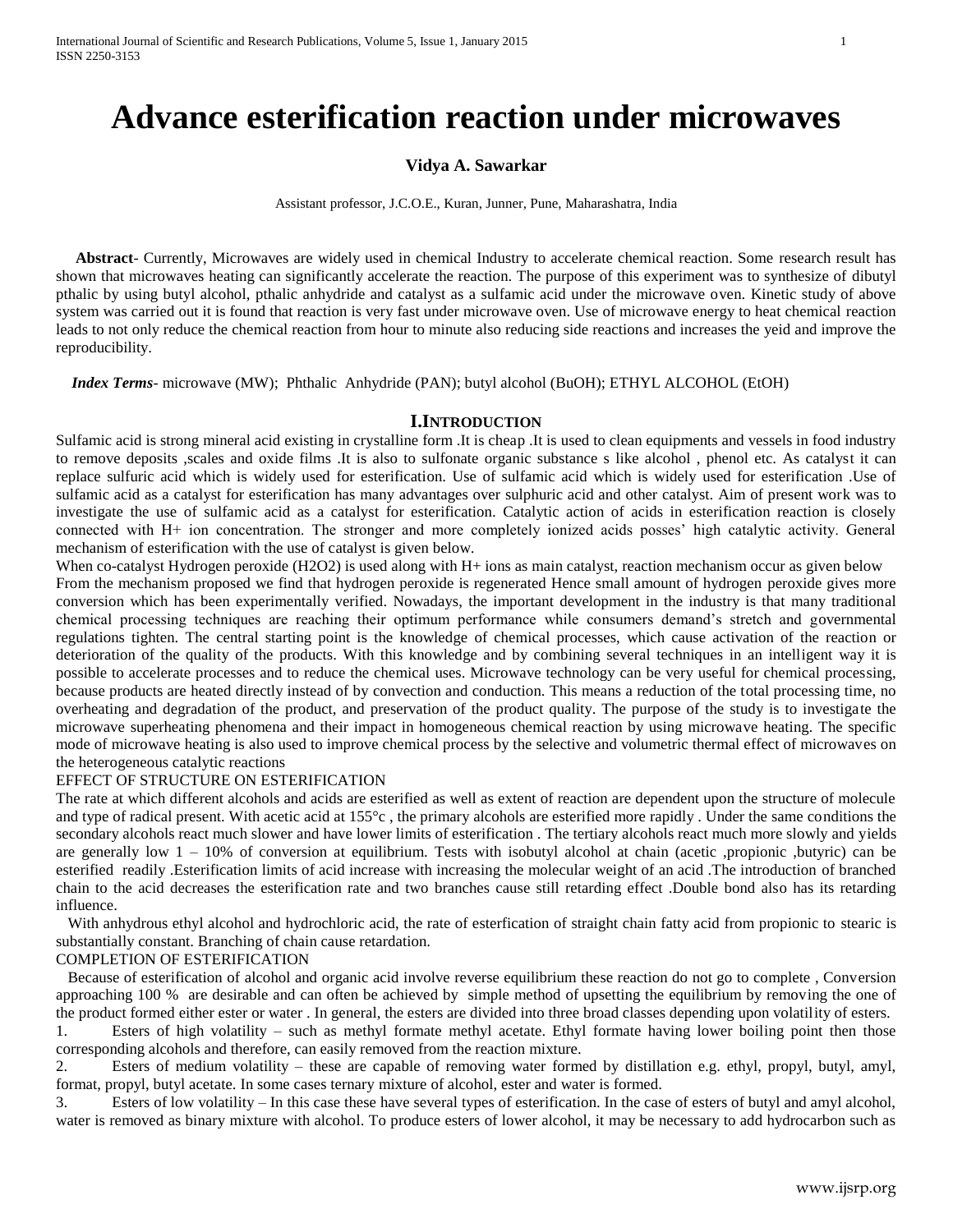benzene and toluene to increase the amount of distilled water with high boiling point alcohol e.g. Benzyl an accessory liquid is required to remove the water by distillation.

## EQUILIBRIUM

 The fact that esterification reaction involve an equilibrium was established in 1862 by M.P.E Berthelot in his study of ethylalcoholacetic acid system.

# CATALYSTS

 In absence of catalyst all esterification reactions are very slow. In present of catalyst however such as H+ ions in liquid media or dehydrating oxides in gas phase , the point of equilibrium may reach very rapidly .The usual esterifying of from 1 to 5 % of the reaction mixture undergoing esterification .

 The choice of proper catalyst for an esterification reaction is dependent upon several factors .the most common catalyst used are strong mineral acids but other reagents such as tin salt , silica gel and cation exchange resin

## **II.LITERATURE SURVEY**

 In present work esters of phthalic anhydride and n butyl alcohol were prepared using sulfamic acid as a catalyst. Benzyl alcohol was esterified with various carboxylic acids using the same catalyst. V.V.Mashkova wt.al.(1) , investigated sulfamic acid as a catalyst for the esterification process. They found that sulfamic acid present to the extent of 5% by weight of phthalic anhydride had the greatest catalytic effect. Esters of phthalic, maleic and adipic acid were prepared with sulfamic acid as a catalyst. The synthesis was conducted for the period of 25-40 min. the catalyst was then filtered off the conversion of acid to ester amounted to 96-98%. Beside sulfamic acid, various other catalysts have been investigated for the esterification of phthalic anhydride with the aliphatic alcohols.

 In 1974 Ando sumio et. Al. (2) used metal ion complex as a catalyst for the esterification anhydride with alcohol. The mixture of 184 gm. Phthalic anhydride and 325 gm. Octanol was heated with stirring and removal of water. 2.96 gm. of 2 mgo- 6sio2 was added at 115 c and mixture heated for 1hrs 40 min. at temperature 195-200 c. to give 99% conversion. N dibutyl phthalate was prepared by mogica et. Al. (3), using h2so4 as a catalyst the reaction temperature was 140 c. Kaledkowska et. al. (6) esterified phthalic anhydride with butyl alcohol in two stages. First stage was non catalytic and used 3.5:1, BuoH- phthalic anhydride at reflux and gave 0-BuOOB UO2 CC6 H4 CO2 H. As soon as H2O was observed in still, 12.5 weight % of wofatit KPS was added and H2Oremoved continuously to give  $96.9\%$  of (BuOC) 2 C5 H4 after 8 hrs.

 JIaojaslin et. al. (7) worked on esterification of phthalic anhydride using rare earths as a catalyst. They found that the catalytic activity of light trivalent rare erth oxide was higher than that of heavy rare earth oxide in esterification of phthalic anhydride of alcohol. Among the light rare earth oxides Tm203 and Ho203 were less active but Er203 and Yb203 were rather active. The oxides of rare earth elements with more stable electron configuration such as Lo, Gd& Lu were relatively inactive. Takashoki kyoko et. al. (8), investigated hydrous zirconium oxide as a catalyst for esterification of carboxylic acid with alcohols.

Guo minguo et. al. (9), have given the method for preparation of liquid catalyst for the esterification . Liquid catalyst was prepared by chemical treatment of rare earth compound for esterification of acid with alcohol. Vigorously stirring the mixture of pulverized rare earth compound with 200-400 gm H2So4at 40-90 c for 2-5hrs gave a catalyst which was used for esterification 66 g acetic acid with isopentyl alcohol at 140c for 100 to 142 hrs to give 97.6% isopentyl acetate. Esters of acetic acid were prepared by Xu Vishung et. al.(10) , using perflurosulonic acid resin as a catalyst. Refluxing alcohol (EtOH, MeOH,PrOH)with AcoH mol ratio alc:AcoH =1.04:1 in presence of perelurosufonic acid resin for 1 hrs gave 33.9-99.1 % of the corresponding esters . Esters can be prepared directly in good yield under mild conditions from corresponding carboxylic acid and alcohol using appels salt (I) (4,5 , dichloro 1,2,3,dithizolium chloride)and 2,6, lutidine (II) Folmer James J et. al. (11), Thus RhcH2 COOH was treated with EtOH, I&II in CH2C12 for 2hrs at -78 c and then overnight at room temperature to give BnoEt. Benzyl esters were prepared by Maraves Dusan et. al. (12), using zeolite or synthesis mordenite as a catalyst. Benzyl acetate, Butyrate were prepared in 99.5 to 99.9 purity by refluxing equimolar amount of benzyl alcohol and respedtive acid in heptanes containing zeolite or synthesis mordenite. Mr. Joshi (13) worked on esterification of Benzyl alcohol with acetic acid, propionic acid & bytyric acid .Catalyst used was ion exchange resine amberlyst 15, along with co-catalyst hydergen peroxide .Reaction time was kept constant for 20 minutes .Percentage conversion was 35-70, depended on catalyst concentration and mole ratio of reactants. R Sengupta et .al .(14) studied kinetic of liquid phase esterification of Benzyl alcohol with Butyric acid using cation exchange resion Agrion c-100 as acatalyst .Effect of parameters such as catalyst concentration ,partical size , temperature etc .on fractional conversion of acid was studied.

 D. N. Sharama et .al . (15) Studied the kinetics of esterification of ethanol with propionic using Dowx 50W-XB cation exchange resin in the H+ Form. The influence of hydrogen ion concentration of the catalyst, temperature, mole ratio of reactants & particle size of catalyst on the conversion of ethanol was investigated.

## **III.EXPERIMENT**

SYSTEM: PHTHALIC ANHYDRIDE -BUTYL ALCOHOL SYSTEM: PHTHALIC ACHYDRIDE – n BUTYL AlCOHOL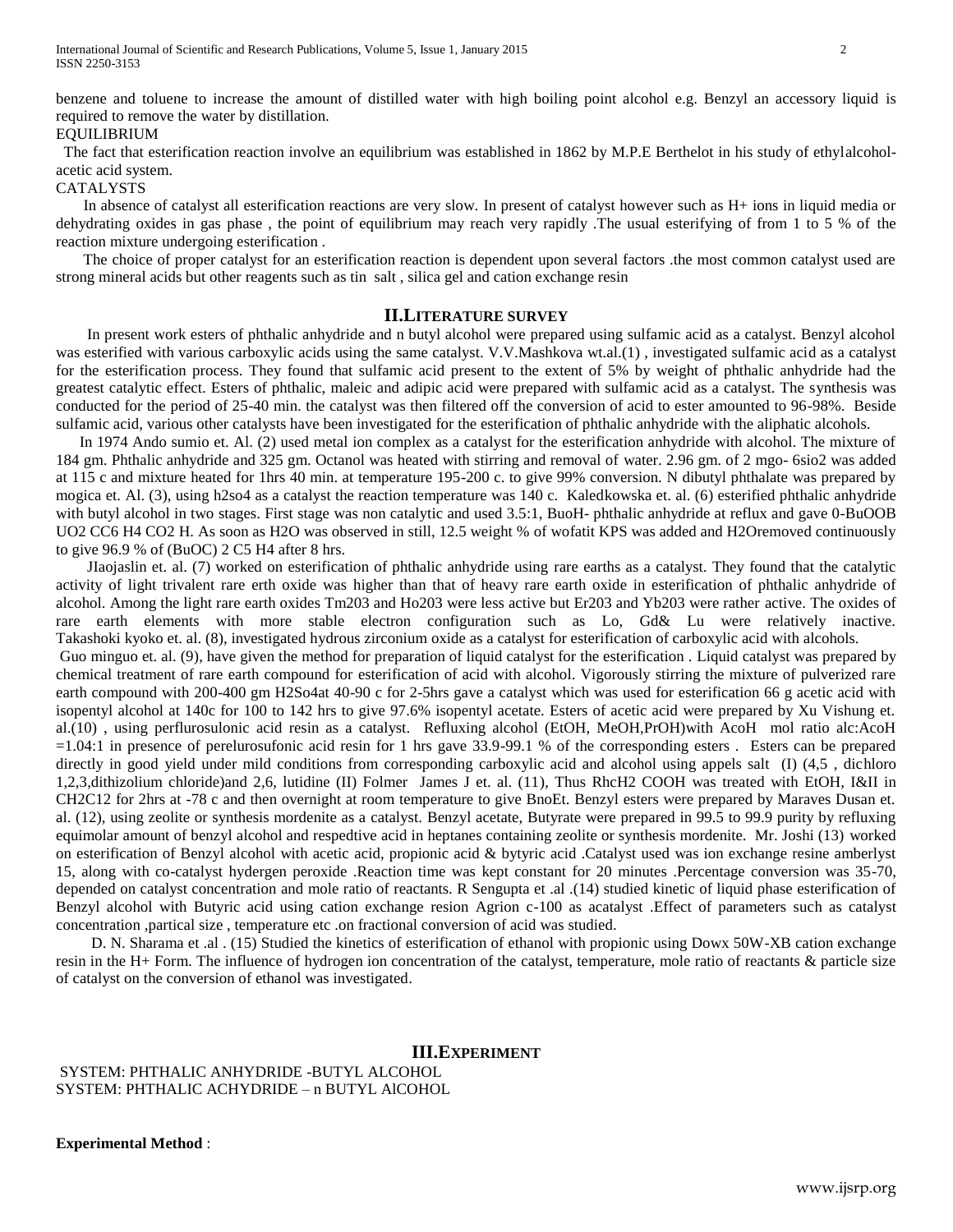Phthalic Anhydride (PAN) was esterified with butyl alcohol (BuOH) using Sulfamic acid as a catalyst . Total 16 batches of above system were taken .

First two batches were taken at two different sulfamic acid concentrations viz, 3% & 6% of total weight of reaction time & conversion. Mole ratio of PAN & BuOH was kept constant at 1:2.5 in both batches.

# **Apparatus :**

A three naked flat bottom and liter capacity Flask, was used as a reactor. It was kept on rotamantle provide with heater & magnetic stirrer. One neck was provided with thermometer well. Middle was stoppered .Third neck was connected with reflux condenser with the water separator.

# **Materials :**

BuOH & PAN both were L.R. Grade, of above 99% Purity, & manufactured by Loba chemi Pvt . Ltd. Sulfamic acid – Commercial grade supplied by M/S P J Chemicals.

## **Procedure :**

Into the flask was charged a 185 gm BuoH (2.5mols) & 148 gm PAN (1mol) . Heating & stirring was started to dissolved PAN in to BuoH . After dissolving the PAN into BuoH. 10 gm of sulfamic acid was added into the reactor. Zero time was taken as a time when reflux commenced.The course of reaction was followed by the quantity of the water collected in the separator. For 100% conversion of 1mo1of pan, quantity of water collected should be 18 ml, However it was found that after getting a 15 ml of water, the rate of evolution of water decreased considerably. It was found that some water was with sulfamic acid. The reaction was considered as completed. The reaction product was cooled to room temperature. Sulfamic acid was then filtered off. Washing

Reacting mass was taken into 1 Lit. Beaker, to this raw water was added. Mixture was then stirred at room temp. For 4-5 min .The heterogeneous mixture was allowed to settle in to two layers, in the separating funnel. Lighter aqueous layer was discarded. Heavier oil layer was subjected to rewashing as described above. Purpose of washing was to remove the traces of sulfamic acid and unreacted PAN.

## **Steam distillation**

Washed product was then subjected to steam distillation to remove the unreacted BuoH. 10 gm of sodium carbonate was added to washed product before steam distillation. Stem distillation was carried out at atmospheric pressure. Steam was produced in pressure cooker (2 Lit. Volume). The course of steam distillation was followed by smelling the distillate. Steam distillation was stopped, when no smell of alcohol was found in distillate. Steam distillated product which contains condensed steam was allowed to seprate into two phases. Both phases were separately received. Aqueous phase was dicareled. The oil phase which is final product free from Sulfamic acid, PAN and BuoH, was weighted.Purity of final product was determined by measuring the Refractive index and SP. Gravity of final product. These properties for pure Dibutyl Phthalate, (1.BP) are

| R.I was | 1.491-1.492 |
|---------|-------------|
| Sp-Gr,  | 1.045-1.048 |

## **Batch 3**

The catalyst used in batch 2, was reused in batch 3. The quantities of PAN & BuoH were same as that in Batch2. Experimental procedure was same as explained above.

# **Batch No. 4,5,6,7**

Four batches were taken at different mol ratio of PAN & BuoH. Moles of PAN and concentration of catalyst was kept constant in each of the four runs. Following mole ratios of PAN & BuoH were taken.

| Batch No. | Mol Ratio PAN: BuOH | % of Excess BuOH | Sulfamic<br>Acid<br>Concentration |
|-----------|---------------------|------------------|-----------------------------------|
|           | 1:2                 | $0\%$            | 3%                                |
|           | 1:2.2               | 10 %             | 3 %                               |
| $\Omega$  | 1:3                 | 50 %             | 3%                                |
|           | 1:4                 | 100 %            | 3 %                               |

Table 1.Experimental procedure was same as described for batch 1.

# **Batch no. 8**

148 gm PAN & 185 gm BuoH mol ratio was taken for the esterification using H2So4 as the catalyst. Purpose was to compare the catalytic effect of sulfamic acid to that of H2So4.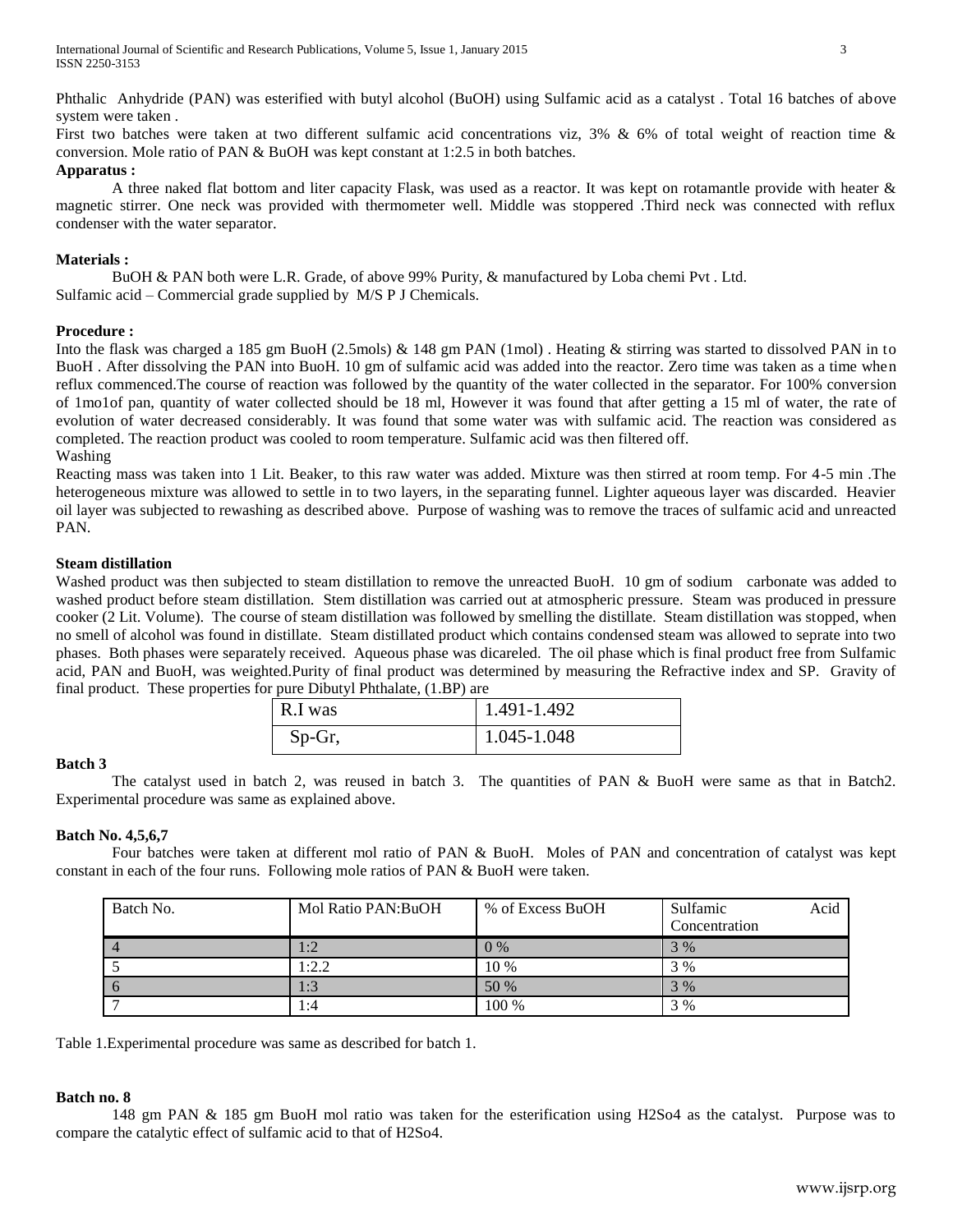#### **Batch no. 9**

148 gm PAN was esterified with 148 gm of BuoH (PAN: BuoH= 1:2) using 8.9 gms of sulfamic acid. After completion of the reaction, the reaction mass was maintained at 2000c for 1 hr. After cooling to room temp., reaction product was washed & steam distilled as described for batch 1.

## **Batch 10 and 11**

1 mole of PAN was esterified with 2 moles of BuoH (PAN: BuoH=1:2) in 200 ml of xylene as the solvent. Experimental procedure was same as described for batch1.

#### **Batch no. 12,13,14**

` Purpose was to determine how much alcohol (unreacted + excess) can be recovered. 148 gm (1 mol) of PAN and 185 gm (2.5 mols, 25% excess) BuoH was taken in each batch. The quantity of sulfamic acid was also kept const in each batch.

## Alcohol recovery

Distillate from steam distillation contains two layers.

Lighter alcohol layer was separated from water layer and weighed. Salt was added in water layer and kept overnight to settle into layer and kept overnight to settle into two layers. Alcohol layer was removed, in this way dissolved alcohol was removed from the water.

# **Batch no. 15 and 16**

Co-catalyst  $H_2O_2$  was used along with sulfamic acid, a main catalyst. Both batches were charged with 148 gm BuOH (PAN: BuOH = 1:2.5) 10 gm sulfamic acid and 10 ml of 30%  $H_2O_2$  solution. Reaction time for one batch was 25 min & same for the other batch was 50 min. Both batches were carried out at total reflux. Procedure of washing and steam distillation was same as described for batch I

## **RESULT & DISCUSSION**

Ester obtained in each batch was almost pure.

| - R.    | 1.491-1.492 |
|---------|-------------|
| $Sp-Gr$ | 1.045-1.048 |

The conversion of PAN to ester is given by,

 % Conversion= (Weight of Ester Obtained/Weight of ester for 100% conversion) X 100 = (Weight of Ester Obtained/278) X 100

## **Batch 1 and 2**

The results of batch 1 and 2 are given in table III. Results show that the conversion is almost same in both batches. However reaction time has decreased by 1 hr 15 min when concentration of catalyst was doubled.

#### **Batch no. 12, 13, 14**

Purpose of Batch No. 12, 13, 14 was to dertermine how much alcohol (unreacted + excess) can be recovered. Unreated alcohol is given by Unreacted alcohol (A) = 2 % 74 (1-x) gms, where x is % conversion

If B is alcohol in excess of the stoichiometric requirement. Then maxium alcohol available for recovered  $= A + B = 2 \times 74 (1-x) B$  gms

If C is actual quantity of alcohol recovered then, % of alcohol recovered =  $C/A+B = C/2x74(1-x)+B$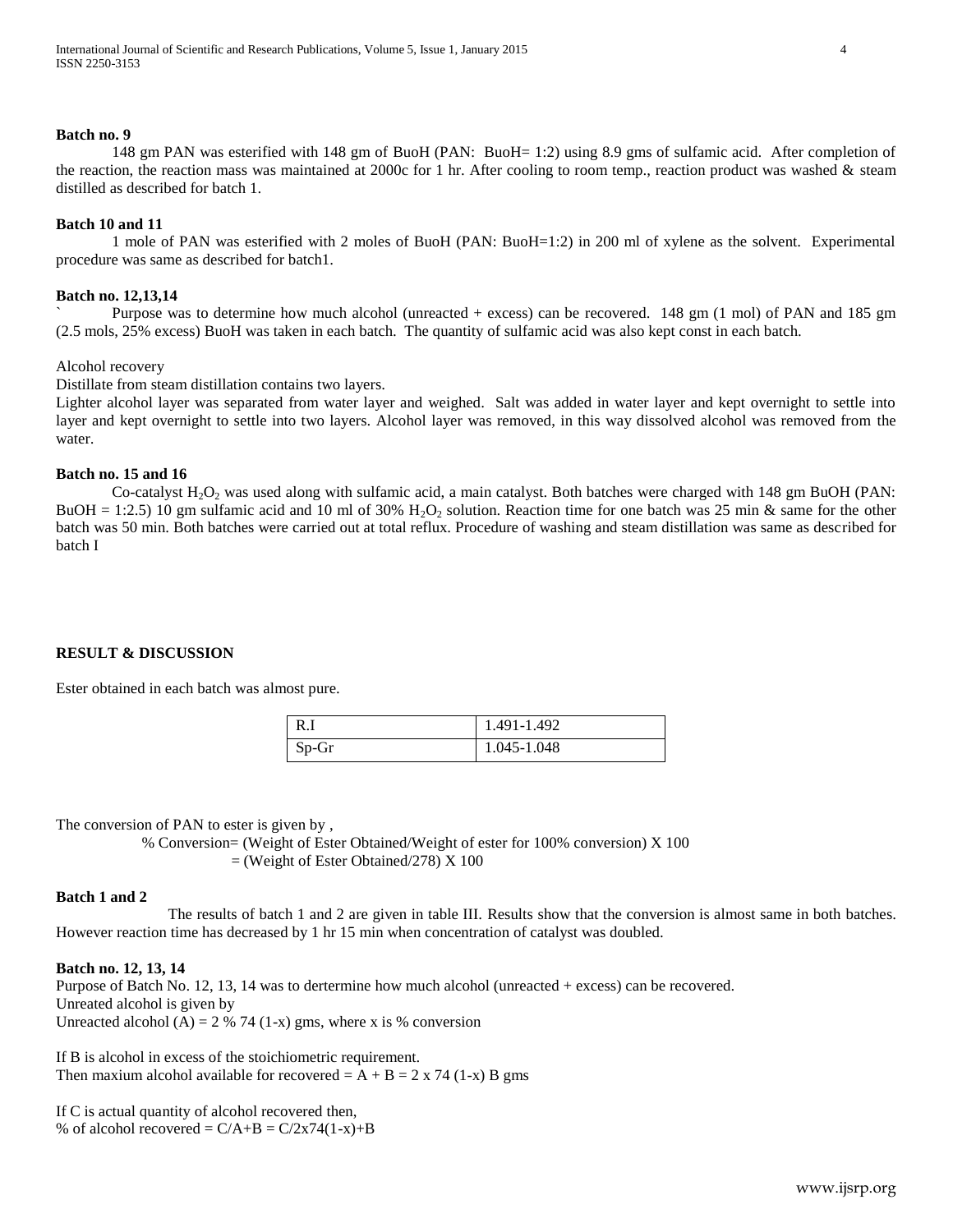# A.SYSTEM: PHTHALIC ANHYDRIDE (PAN) – n BUTYL ALCOHOL (BuOH)

Catalyst: Sulfamic acid

Pressure: Atmospheric

Varisbles: Temperature , Mole ratios , catalyst concentration

| Run No         | Mole<br>reactios<br>of<br>reactant<br>PAN : BuOH | Catalyst<br>Meq/gm<br>of<br>reactant | Reaction temp<br>$- c$ | Reaction time      | %Conversions |
|----------------|--------------------------------------------------|--------------------------------------|------------------------|--------------------|--------------|
|                | 1:2.5                                            | 0.309                                |                        | 3hrs 15 mins       | 84%          |
| $\overline{2}$ | 1:2.5                                            | 0.619                                |                        | 2hrs               | 86%          |
| 3              | 1:2.5                                            | 0.619                                |                        | 3.75hrs            | 84%          |
| $\overline{4}$ | 1:2                                              | 0.619                                | 130-180                | 1.5 <sub>hrs</sub> | 89.2%        |
| 5              | 1:2.202                                          | 0.309                                | 125-180                | 2.5 <sub>hrs</sub> | 88.1%        |
| 6              | 1:3                                              | 0.309                                | 122-130                | $3.75$ hrs         | 89.9%        |
| 7              | 1:4                                              | 0.309                                | 113-115                | 4 hrs              | 81.1%        |
| 8              | 1:2.5                                            | 0.612                                | 118-155                | $30 \text{ min}$   | 93.6%        |
| 9              | 1:2                                              | 0.309                                | 110-190                | $1.5$ hrs          | 89.2%        |
| 10             | 1:2                                              | 0.309                                | 110-190                | 2 hrs              | 88.12%       |
| 11             | 1:2                                              | 0.309                                | 110-190                | 1 hrs              | 90.28%       |
| 12             | 1:2.5                                            | 0.618                                | 140-150                | 2 hrs              | 91.00%       |
| 13             | 1:2.5                                            | 0.618                                | 145-155                | 2 hrs              | 92.00%       |
| 14             | 1:2.5                                            | .618                                 | 140-165                | 2 hrs              | 92.00%       |
| 15             | 1:2.5                                            | 0.309                                | 115-120                | $25$ hrs           | 53.00 %      |
| 16             | 1:2.5                                            | 0.309                                | 115-120                | $50 \text{ min}$   | 57.00%       |

## TABLE III

Table IV gives of alcohol recovered in each batch.

## ALCOHOL RECOVERY

System : PHTHALIC ANHYDRIDE – n BYTYL ALCOHOL

Catalyst : Sulfamic acid

Co-catalyst : -

Pressure : Atmospheric

| Run No. | Mol<br>Ratio<br>PAN : BuOH | acid<br>Sulfamic<br>Concentration | Reaction<br>Temp. C | Reaction<br>Time | Conversion | % of Alcohol<br>Recovered |
|---------|----------------------------|-----------------------------------|---------------------|------------------|------------|---------------------------|
| 12      | 1:2.5                      | 6%                                | 140-150             | 2hrs             | 91%        | 52%                       |
| 13      | 1:2.5                      | 6%                                | 145-155             | 2hrs             | 92%        | 62%                       |
| 14      | 1:2.4                      | 6%                                | $140 - 165$         | 2hrs             | 92%        | 54%                       |

TABLE IV

## **DSCUSSION OF RESULTS**

 Table III shows that with increase in concentration of the catalyst the time of reaction decreases. Generally it is found that of reaction decreases. Generally it is found that the rate of acid catalyzed esterification is proportional to acid or hydrogen ion concentration. The result is in agrement with above statement. It can be seen from Table III that the reaction temperature has decreased with increase in % of excess alcohol. Increase in % of alcohol in proportional to the temperature, the reaction mixture decreases its bolling point, since rate of reaction is more for the batches containing higher % of excess alcohol. It is evident from Table III (batches 9 and 10 ) that using xylene as solvent there is no considerable change in reaction time and % conversion .Batch no.4 was carried out with using solvent (xylene) other experimental conditions were same as given for batch 9 and 10 (with xylene ). Conversion and reaction time for batch 4 was nearly same as that of for batch 9 and 10.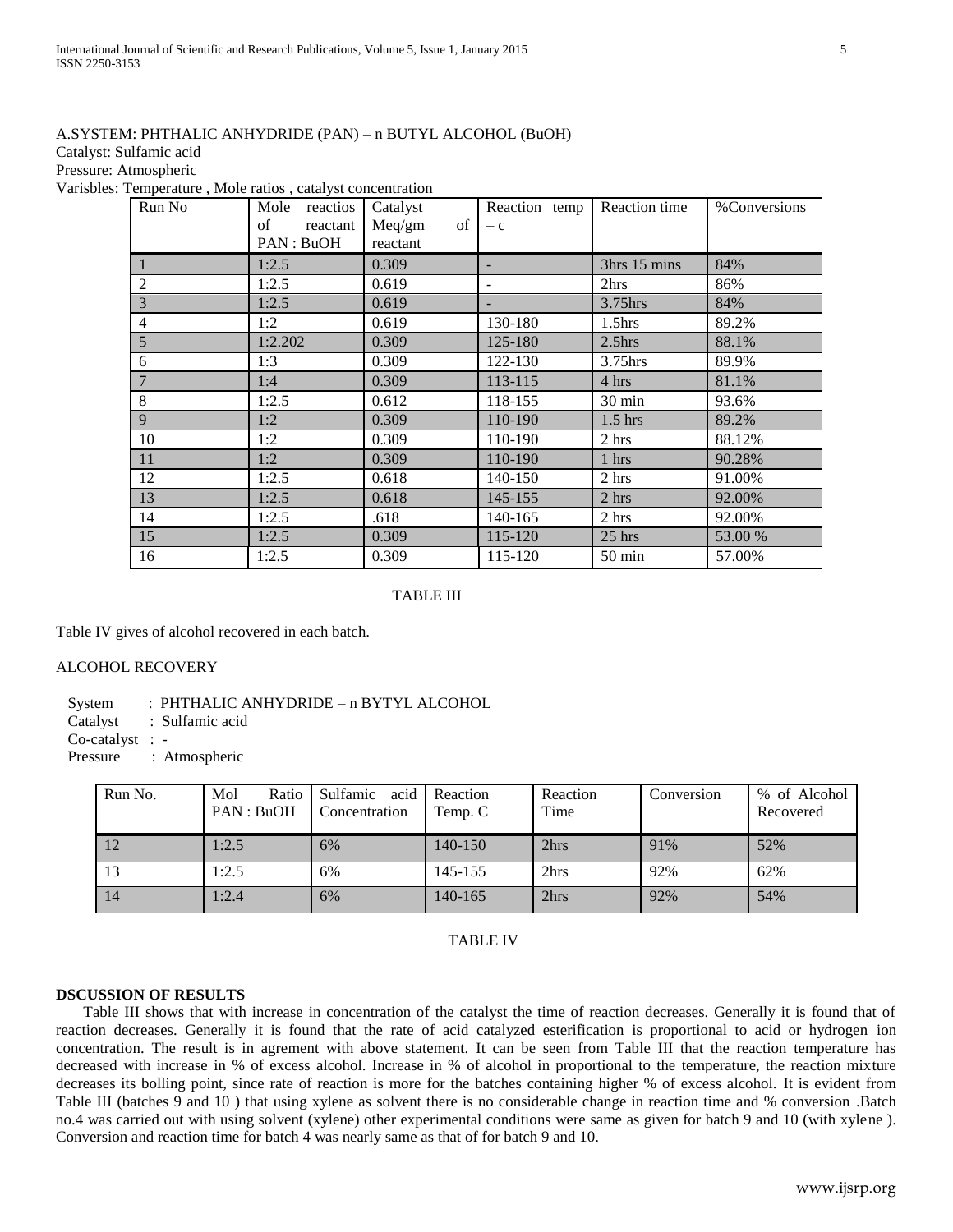Results of Table IV shows that % of alcohol recovery are not appreciable. However, alcohol recovery can be improved by the fractional distillation of water of distillate (which contaions dissolved alcohol) Co-catalyst  $H_2O_2$  was used in batch no. 15 and 16 % of conversion is very less in both batches. However, for other system studied, it is found that use of co-catalyst increases conversion while reducing the reaction time.

Result of batch 8 in which sulfuric acid was used as catalyst, shows that 93% conversion can be achieved within 30 min. Use of sulfuric acid as 93% conversion can be achieved within 30 min. Use of sulfuric acid as a catalyst has many disadvantages. On other hand sulfamic acid offer many advantages over sulfuric acid and other catalyst. Considering the advantages of sulfamic acid as catalyst, the time of reaction and operating conditions, manufacturing of dibutyl phthalate using sulfamic acid as a catalyst is economically attractive.

## **B)SYSTEM : PHTHALIC ANHYDRIDE-ETHYL ALCOHOL(EtOH):**

 Phthalic anhydride was esterified with ethyl alcohol to form diethyl phthalate (DEP)Two runs of above system were taken. In first batch cation exchange resion was used as catalyst .Second batch was catalysed by sulfamic acid .Comparision between two batches was made on basis of % conversion and qulity of product.

## **Batch 1**

## **Appartus**

 A three necked 1 lit capacity flat bottom flask was used as reactor. It was provided with thermometer well, stopper and reflux condenser. Reactor was placed on rotamentle provided with heater and magnetic stirrer.

## **Chemicals**

 Phthalic anhydride used in present investigation contained above 99% equivalent.Alcohol used contained 92% ethyl alcohol; remainder was water.Its sp. Gravity was 0.807. Cation exchange resin – Amberlite IR – 120 micporous cation exchange resion (-SO H). Exchange capacity 3.0Meq/gm

## **Procedure**

 Reactor was charged with 400 gm of PAN and 320 cc of ethyl alcohol. PAN was dissolved in ethyl alcohol. To the reactor 16 gm (4% by weight of PAN) of resion was added. Heating started.Zero time was taken as a time when reflux commenced. During the course of reaction after each 5 min 30 ml of alcohol was removed from the condencer and same quantily of fresh alcohol was added to the reactor. Initial temperature of the reaction was  $97^\circ$ c. It was raised to  $180^\circ$ c at the end of the reaction. Reaction was carried out for a hrs. Reaction was stopped by cooling the reaction mass to room temperature.Resion was filtered off from the reaction mass.



 1-Condencer, 2-Thermometer well, 3-Reactor, 4-rotomantic,5- Thermometer Figure 1: Experimental Set Up for System PAN-BuoH Washing and steam distillation

 Purpose was to remove unreacted PAN and ethyl alcohol from the reaction product was same as described for system PAN – BuOH. After washing and steam distillation, final product was weighed.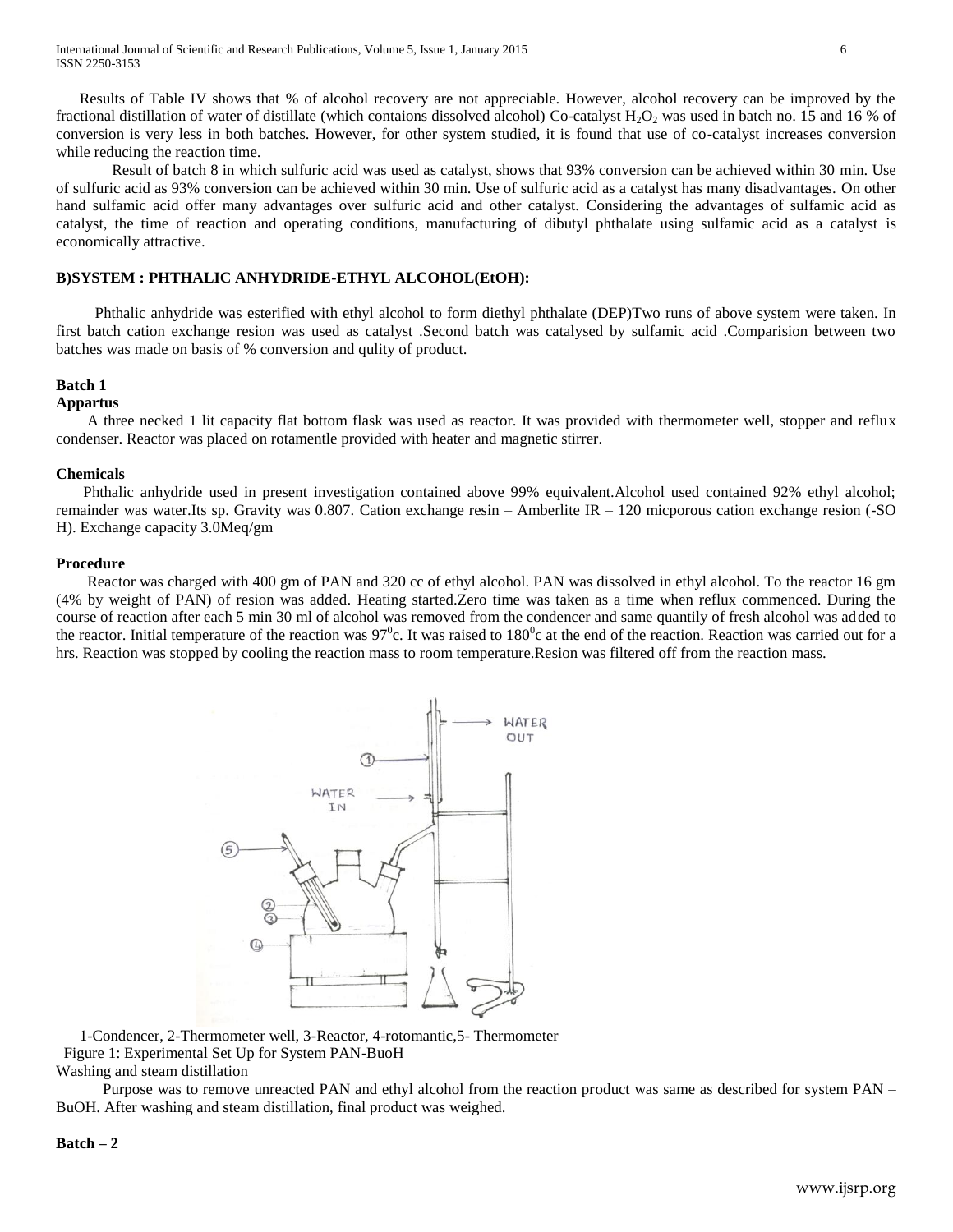Catalyst used for batch 2 was sulfamic acid. Quantity of sulfamic acid used was 4 % (by weight) of PAN. Experimental procedure was same as described for batch 1.

# **CALCULATIONS**

% conversion is calculated as

% Conversion = weight of final product/weight of final product for 100% conversion x 100  $=$  weight of final product / 222x moles of PAN taken for reaction x100

RESULT: Result of batch 1 & 2 are given in Table V

SYSTEM : PHTHALIC ANHYDRIDE – ETHYL ALCOHOL

Pressure : Atmospheric Temp : 97-180 C Variable : Catalyst

| Batch No. | <b>Quantities PAN, EtoH</b><br>(gm)(ml) | Catalyst      | of<br><b>Ouantity</b><br>catalyst (% of<br>PAN) | Reaction time | % conversion |
|-----------|-----------------------------------------|---------------|-------------------------------------------------|---------------|--------------|
| . .       | $400$ gms, $320$ ml                     | Resion        | $4\%$                                           | 8hrs          | 85.16%       |
| <u>L.</u> | $250$ gms, $200$ ml                     | Sulfamic acid | 4%                                              | 8hrs          | 94.90%       |
|           |                                         |               |                                                 |               |              |

Table V

# **DISCUSSIONS OF RESULTS**

Final product of batch I was somewhat black in colour. This is because the temperature was raised above  $128^{\circ}$ C (a temperature at which resion decomposes). The temperature can be lowered by taking larger quantity of excess alcohol. This in turn increases the cost of separation. Product of batch 2 was clear liquid. This is because the maximum temperature reached  $(180^{\circ}c)$  was well below the decomposition of sulfamic acid. The time of reaction and catalyst concentration was same in both batches. Higher % conversion in batch 2 indicates that sulfamic acid is more effective catalyst then ion exchange resion.

# **BATCHWISE EXPERIMENTAL RESULT**

| <b>BATCH</b> | N-BUTYL ALCOHOL     | <b>PTHALIC</b>    | <b>CATALYST</b>       |
|--------------|---------------------|-------------------|-----------------------|
|              |                     | <b>ANHYDRIDE</b>  |                       |
|              | 100% EXCESS         | 74 gms            | <b>SULPHAMIC ACID</b> |
|              | $150 \text{ gms}$   |                   | 1% by weight          |
|              | 200% EXCESS         | $148 \text{ gms}$ | <b>SULPHAMIC ACID</b> |
|              | $(222 \text{ gms})$ |                   |                       |
|              | <b>100 % EXCESS</b> | $148 \text{ gms}$ | SULFURIC ACID         |
|              | $(150 \text{ gms})$ |                   |                       |

| <b>REACTION BATCH</b> | <b>HEATING</b>       | USING- | <b>HEATING</b> | <b>UNDER</b> |
|-----------------------|----------------------|--------|----------------|--------------|
|                       | CONVENTIONAL METHODS |        | MICROWAVE OVEN |              |
|                       | (MIN)                |        | (MIN)          |              |
| <b>BATCH 1</b>        | 54                   |        |                |              |
| <b>BATCH 2</b>        | 45                   |        |                |              |
| <b>BATCH 3</b>        | 18                   |        |                |              |

Compairison on the basis of time required for chemical reaction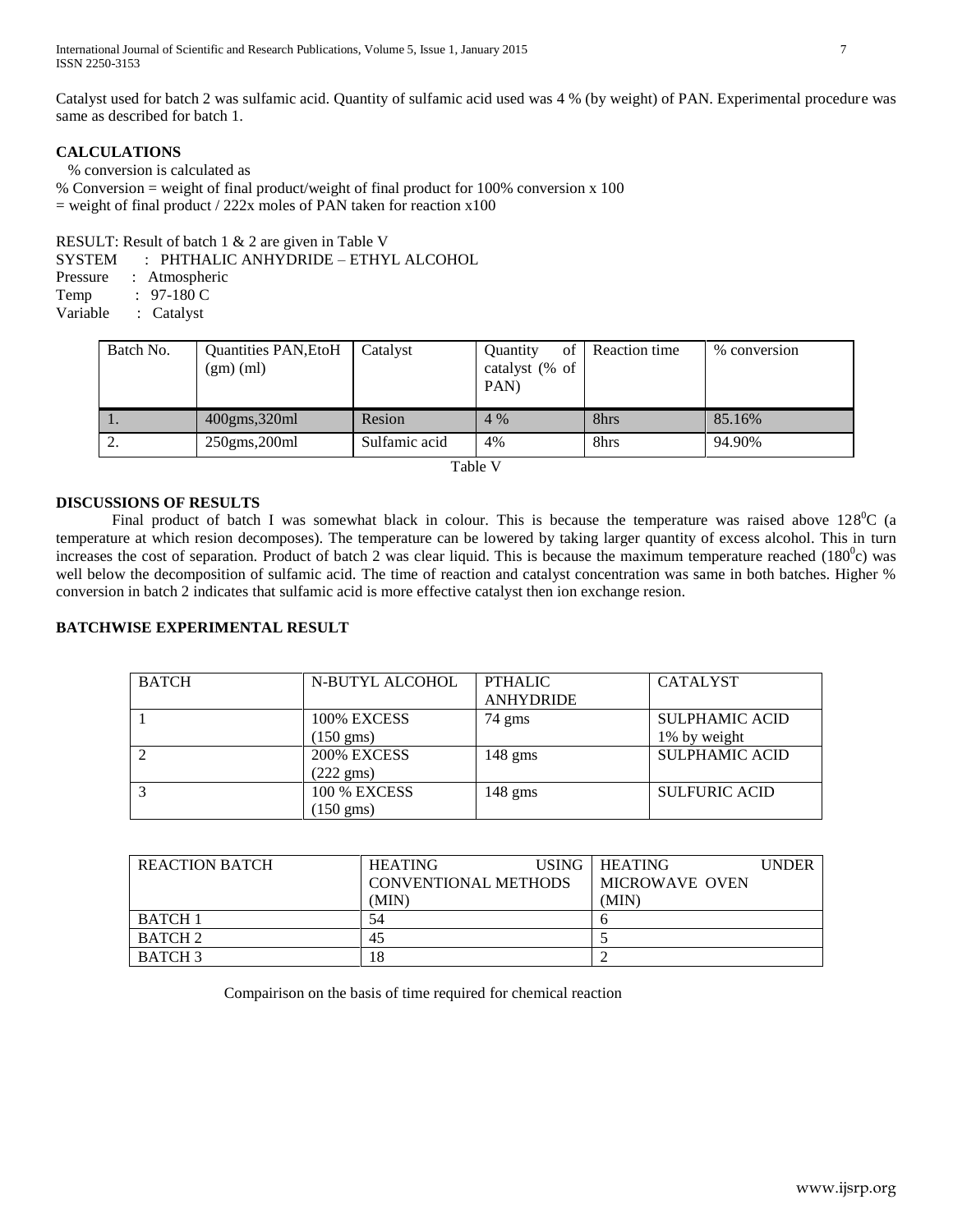## **IV .KINETICS OF REACTION:**

## Find out order of reaction

| Sr<br>N <sub>o</sub> | of<br>Volume<br>sample (V1)ml | <b>Burette</b><br>reading<br>$(v2)$ ml | Concentration<br>$N1 = \frac{N2V2}{V1}$ | Time (min)     |
|----------------------|-------------------------------|----------------------------------------|-----------------------------------------|----------------|
| $\mathbf{1}$         | 296                           | $\overline{2}$                         | 0.00675                                 | $\overline{2}$ |
| 2                    | 296                           | 4                                      | 0.0135                                  | $\overline{4}$ |
| 3                    | 296                           | 6                                      | 0.0202                                  | 6              |
| $\overline{4}$       | 296                           | 8                                      | 0.0270                                  | 8              |
| 5                    | 296                           | 10                                     | 0.0337                                  | 10             |
| 6                    | 296                           | 12                                     | 0.0405                                  | 12             |
| $\overline{7}$       | 296                           | 14                                     | 0.04729                                 | 14             |
| 8                    | 296                           | 16                                     | 0.0540                                  | 16             |
| 9                    | 296                           | 18                                     | 0.0608                                  | 18.30          |

From below graph we can evaluate another observation table for find order of reaction

| Sr No | $-rA$                | $\mathsf{L}_\mathsf{A}$ | $Ln(-rA)$ | $lnC_A$ |
|-------|----------------------|-------------------------|-----------|---------|
|       | $2.5 \times 10^{-3}$ | 0.06                    | 5.99      | $-2.81$ |
|       | $4 \times 10^{-3}$   | 0.048                   | 5.52      | $-3.03$ |
|       | $2 \times 10^{-3}$   | 0.04                    | 6.21      | $-3.21$ |
|       | $4 \times 10^{-3}$   | 0.028                   | 5.52      | $-3.51$ |

From graph

Slope 
$$
\frac{y_2 - y_1}{x_2 - x_1}
$$
  
N =  $\frac{6.8 - 6}{3.2 - 2.8}$   
= 2

Where  $N =$  order of reaction Hence etherification is second order Kinetics of reaction from graph  $ln K = 2$ Rate of reaction  $=k=7.38$  min<sup>-1</sup>  $-rA=kCA<sup>n</sup>$  $-rA=9.38(CA)^2$  mol/lit min<sup>-1</sup>

# **V.ADVANTAGES OF MICROWAVE OVEN:**

High speed synthesis Reduce side reactions Increases yields Improve reproducibility Less electric power required Esters formed have no further Reaction mechanism

## **VI. APPLICATIONS**:

For production of ester from animal fats for food industry